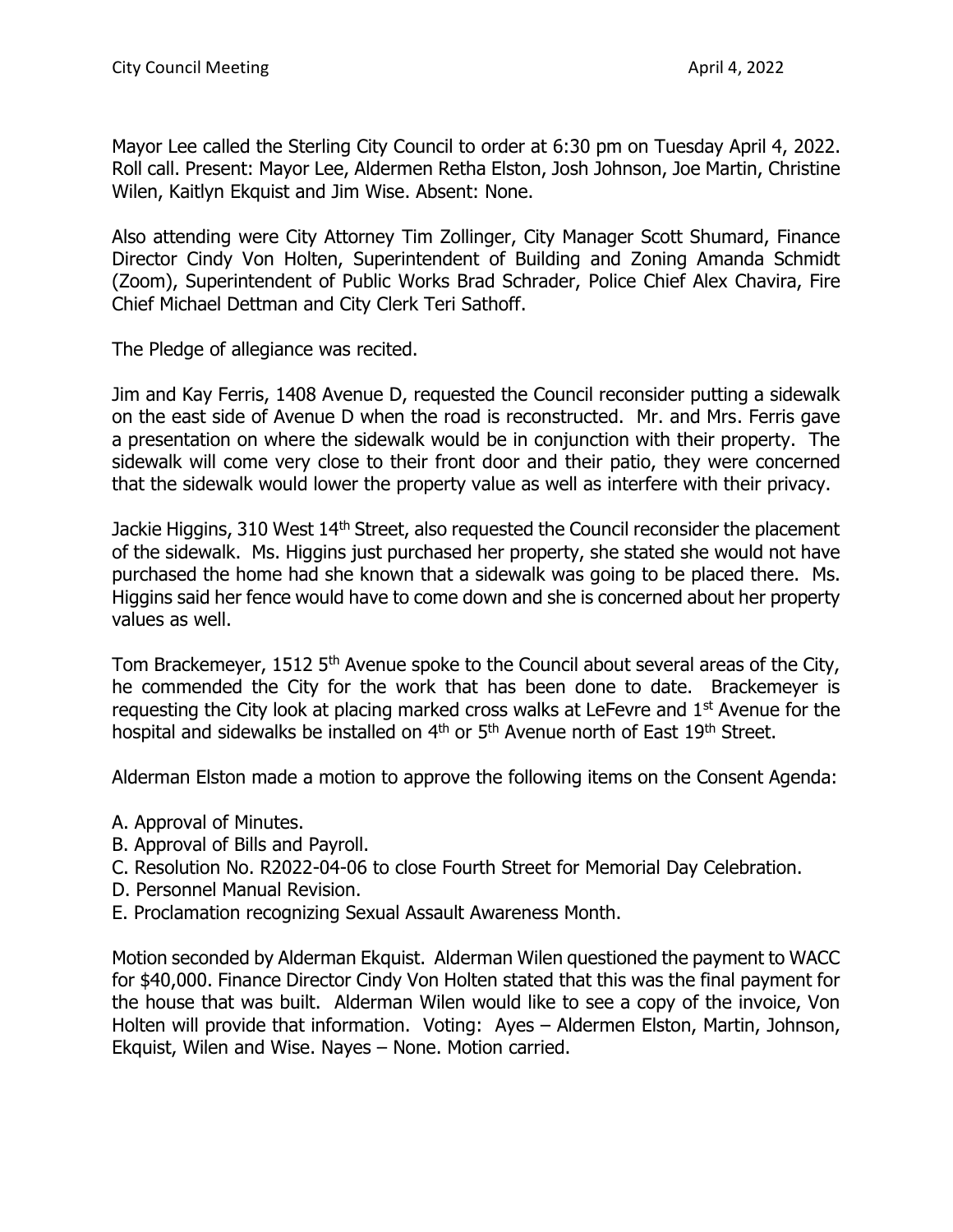Mayor Lee read the Proclamation declaring April as Sexual Assault Awareness Month and presented the proclamation to representatives from the YWCA.

Chief Dettman introduced firefighters Nicholas Simpson, Nathaniel Bitterman and Austin Ewing. All three firefighters took the oath of office.

At 6:58 pm Mayor Lee opened a public hearing for the budget. There were no public comments regarding the budget nor were there comments from the City Council. Mayor Lee closed the public hearing at 6:59 pm.

Alderman Elston made a motion to award the contract to demolish 1008 Ash Avenue to Curt Poff, dba CP's Demolition, Sterling, Illinois, in the amount of \$4,000.00; Seconded by Alderman Martin. Voting: Ayes – Aldermen Elston, Martin, Wilen, Johnson, Ekquist and Wise. Nayes – None. Motion carried.

Alderman Wise made a motion to waive the Bid Process and Approve Low Quote for Framing, Drywall and Ceiling at Central Memorial Park to Koja Construction, Inc. in the amount of \$38,020; Seconded by Alderman Wilen. Voting: Ayes – Aldermen Elston, Martin, Wilen, Johnson, Ekquist and Wise. Nayes – None. Motion carried.

Alderman Wise made a motion to waive the Bid Process and Approve Low Quote for Roofing at Central Memorial Park to McDermaid Roofing & Insulating Company in the amount of \$31,975; Seconded by Alderman Ekquist. Voting: Ayes – Aldermen Elston, Martin, Wilen, Johnson, Ekquist and Wise. Nayes – None. Motion carried.

Superintendent of Building and Zoning Amanda Schmidt advised the Council that work to replace the elevator in the Coliseum will begin on April 11, 2022. Schmidt also stated that yard waste pickup started this week.

Chief Chavira informed the Council that the year-end report is out and the link has been emailed. The agenda contains the pdf version of the report. Chief Chavira thanked Melinda Morgan for the work that she put into the report. Chavira advised the Council that the police officers will be wearing the Autism patches on their uniforms to help bring awareness to the cause.

Attorney Zollinger has been working with the Union Pacific Railroad on Wallace street and they will come to an agreement this week.

City Manager Shumard stated the City hosted the CEO class in the morning, the class was great to work with. Work will begin on the National building this week and construction will continue on the Public Works building next week.